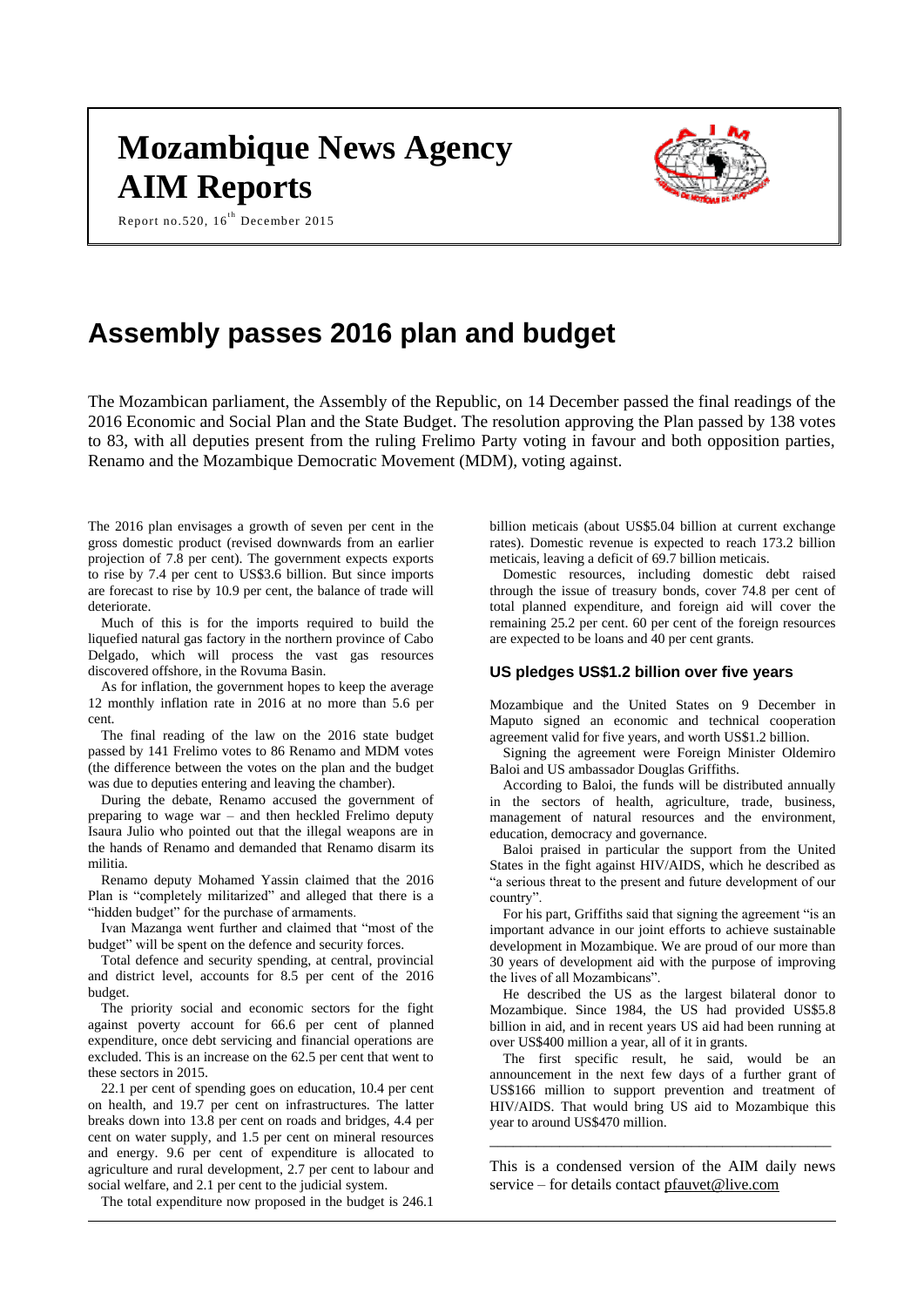### **For third consecutive month interest rates rise**

The Bank of Mozambique has raised its key interest rates for the third consecutive month in its battle to keep inflation under control and stabilize the country's currency.

A statement from the Bank's Monetary Policy Committee, which met on 14 December, announced an immediate increase in the Standing Lending Facility (the interest rate paid by the commercial banks to the central bank for money borrowed on the Interbank Money Market) by 150 base points. This interest rate thus rises from 8.25 to 9.75 per cent.

This is the third consecutive month in which the central bank has raised this interest rate. The Standing Lending Facility is now at its highest level since October 2012.

The Monetary Policy Committee said the international situation pointed to "risks and uncertainties", along with evidence that the fall in international commodity prices (which has hit Mozambican export earnings) is likely to continue, while the US dollar remains strong against most other currencies. As a result, Mozambican inflation was higher than expected, and the exchange rate of the Mozambican currency, the metical, had deteriorated.

The Bank says it had decided to continue with measures "that will consolidate gains now being made in the exchange rate, and block a possible spiralling of inflation in 2016, which are essential measures for maintaining macroeconomic stability".

The Bank's measures seem to be paying off, in that the metical has begun to stage a recovery. On 30 November, on the Inter-Bank Exchange Market, the metical was quoted at 54.06 to the dollar, an annual devaluation of 73.2 per cent. In the commercial banks, the rate was 56 meticais to the dollar, and in the foreign exchange bureaus it was 56.55.

But in the subsequent fortnight, the metical has appreciated strongly. On 11 December the average quotation of the commercial banks was 51.13 meticais to the dollar.

Even more significant are the gains made by the metical against the South African rand, the currency in which most of Mozambique's food imports are denominated. At the end of November, there were 3.76 meticais to the rand, an annual devaluation against the South African currency of 32.86 per cent. But on 11 December the rate was down to 3.5.

According to the National Statistics Institute (INE), using the consumer price indices for the three largest cities (Maputo, Nampula and Beira), inflation in November was 1.83 per cent. This pushed the accumulated inflation rate since January to 5.53 per cent. The yearly inflation rate (1 December 2014 to 30 November 2015) was 6.27 per cent.

Provisional figures show that Mozambique's net international reserves declined by US\$207 million in November and at the end of the month they stood at US\$1.948 billion, enough to cover 3.31 months of imports of goods and non-factor services, when the operations of the foreign exchange mega-projects are excluded.

The central bank noted that most commodity prices continued to fall on the world market in November. In annual terms, three of Mozambique's key exports have suffered major price declines – natural gas by 45.2 per cent, aluminium by 27.9 per cent, and thermal coal by 18 per cent.

On the other hand, grain and fuel imports have become cheaper. Over the year wheat and rice fell in price by 20.2 and 3.5 per cent. As for petroleum prices, the benchmark Brent crude fell by 36.4 per cent.

The oil prices continued falling in early December. On 30 November a barrel of Brent crude was quoted at US\$44.61, but by 11 December the price had fallen to US\$37.93.

### **Government seeking price stability**

Minister of Industry and Trade Max Tonela on 14 December warned against price speculation by unscrupulous traders as the festive season approaches, and promised that the government is making every effort to guarantee price stability.

Tonela argued that stability was possible because of a recovery in the exchange rate of the Mozambican currency, the metical. After a period of sharp devaluation in November, the metical has been appreciating strongly over the past fortnight, against the US dollar, and particularly against the South African rand, the currency in which most of Mozambique's food imports are denominated.

Speaking to reporters after a visit to the new installations of the Coca-Cola factory in Matola-Gare, about 20 kilometres from central Maputo, Tonela said "after a period where the trend was for rising prices, in the last week we have seen a declining tendency. Some products are falling in price because the value of the metical is rising against the dollar and the rand".

Tonela took the opportunity to warn that the government will take severe measures against traders who practice speculation or sell expired products. The government had set up a multi-sector working group to ensure that citizens are provided with basic goods and services of a decent quality during the Christmas and New Year period.

# **Maputo power cuts could continue for a year**

Power cuts in southern Mozambique could continue for up to a year while the publicly-owned electricity company, EDM, looks for a definitive solution to the breakdown in transformers at the key Matola sub-station.

This sombre prospect is in stark contrast with the initial optimism from EDM which believed that the breakdown could be repaired in 45 days.

There should be two transformers at Matola, but one broke down in March, and the second was knocked out by a lightning strike on 30 September. Mozambican and Portuguese technicians attempted to install a new coil in the second transformer, but when it was switched on, it failed the tests.

EDM spokesperson Luis Amado said it was now necessary to identify a supplier, and then manufacture, import and install two new transformers. This equipment is not readily available, but has to be made to order.

The standard time for this was 12 months, said Amado, but EDM had received proposals that would cut it to eight months. He was clearly sceptical of this shorter time frame, adding that EDM's own experience suggested that it would take a year to find a solution. The two transformers will cost US\$8 million, which EDM will finance out of its own funds.

Amado said that, as the festive season approaches, EDM will prioritise power for the water treatment and pumping stations, and for the factories which produce essential holiday produce (such as beer and soft drinks).

The erratic power supply has caused serious problems for the Maputo Regional Water Company (AdeM). Repeated power cuts have forced the treatment station on the Umbeluzi River to work well below its installed capacity.

AdeM issued a press statement saying that it was doing all in its power to satisfy the basic needs of its clients, but urged consumers "to use water rationally, so as to minimize the negative effects arising from the supply restrictions".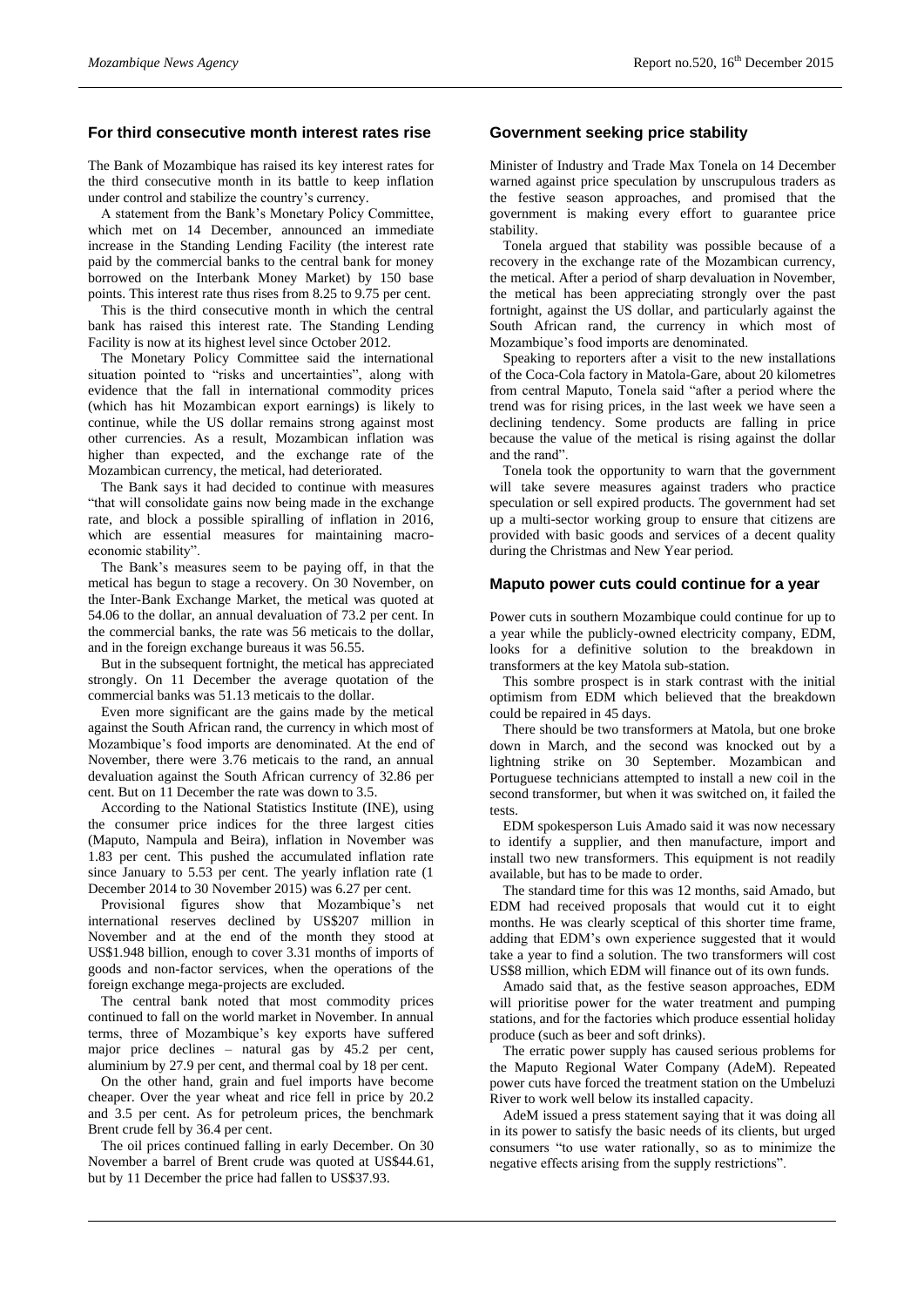#### **At least seven die in grain terminal blaze**

At least seven people died during the fire that broke out in the grain terminal at Matola port (part of the Maputo port complex) on 13 December during an attempt to steal fuel from a pipeline that passes beside the terminal.

Speaking on 15 December, the spokesperson for the General Command of the Mozambican police, Inacio Dina, said that efforts are under way to identify the charred bodies.

Dina said the police have arrested nine people in connection with the theft and the fire. One of them is in hospital with severe burns.

The thieves attacked the port by land and by sea, using seven small boats and two vehicles. But since there was no sign of forced entry at the gates of the port, somebody on the inside must have allowed the vehicles in.

According to the Maputo daily "Noticias", initial investigations point to the complicity in the theft of members of the police and of the private security force hired by the port. Citing a spokesperson for the Maputo Provincial Police Command, Juarce Martins, it said that three of the detainees had confirmed the involvement of port security workers.

This is far from the first time that fuel has been stolen from the port. People living near the port told "Noticias" that the theft of fuel, particularly diesel, is a regular occurrence. One of the vehicles destroyed in the Sunday blaze, a Toyota Hiace, had been seen selling diesel to local buyers.

# **Anti-corruption office calls for removal of unfit officials**

The survival of a democratic state ruled by law "imposes the maintenance of morality and administrative probity, and removing from the management of public affairs people who have shown that they are morally unfit for the exercise of public office", declared director of the Central Office for the Fight against Corruption, Ana Maria Gemo on 9 December.

She was speaking at the border post of Ressano Garcia, where she had decided to mark International Anti-Corruption Day, because of the key role of customs officers in either fighting or facilitating corruption.

Gemo said she had decided to intervene at this, the busiest of Mozambique's border posts, because here "corruption is expressed in illicit charges to ease the movement of people across the border or for the clearance of merchandise".

State employees in general, and those at the border in particular, should be "intolerant of corruption because fighting this phenomenon at the borders also makes a great contribution to repressing other types of crime, such as trafficking in people, in drugs, in guns and illegal migration".

To achieve their goals, Gemo added, traffickers "bribe dishonest staff so that, instead of complying with their duties as public servants they allow people and goods to enter and leave the country in a fraudulent manner".

To deal with these problems, the GCCC signed in Ressano Garcia a memorandum of understanding with the Ministry of the Interior and the Mozambique Tax Authority, Between them, the three institutions will take "effective and opportune measures to prevent and repress corruption at the border posts", said Gemo,

She revealed that, over the past five years, the GCCC has handled 3,806 cases of corruption and theft of state funds, which resulted in 1,228 prosecutions. 474 of these cases have come to court, but Gemo did not state how many had resulted in convictions. Most of the cases, she said, involved state officials who took bribes or who used public finance and other resources for their own benefit.

#### **Dhlakama threatens to take power**

Afonso Dhlakama, leader of Mozambique's main opposition party, Renamo, has threatened to take power in the northern and central provinces next year.

According to the weekly "Magazine Independente" (MI), Dhlakama made this threat at a meeting with young supporters somewhere in the central province of Sofala, on 30 November.

MI obtained a recording of Dhlakama's speech, which lasted for seven minutes and 37 seconds. The paper's director. Lourenco Jossias, assured AIM that the tape is genuine and that he recognized Dhlakama's voice.

Dhlakama had not been seen in public since 9 October, when he consented to the police disarming his bodyguards at his house in Beira, He told his audience that he is in good health and claimed that he had only been silent for the past two months because he was preparing strategies "to oblige the Frelimo regime to fall once and for all".

He guaranteed that, as from next year, he will govern the central and northern provinces and will "if necessary, take Maputo".

"We shall take over without bloodshed", he declared, but added "if they want to send tanks and armoured cars to react, then Renamo will destroy everything".

"We don't want war, but if they come and attack us, they shall receive a beating", he said.

He claimed that the ruling Frelimo Party "is a small party which almost doesn't exist. It's a party of soldiers, of policemen, of thieves, of traitors, of assassins, of a group based in Maputo which is nothing".

Dhlakama urged the Renamo youth to follow in his footsteps, declaring "I don't want to be the only Afonso Dhlakama. I want thousands of Afonso Dhlakamas".

When the time came for him to rest, he added, it would be the Renamo youths who would replace him at the helm of the party.

### **Jurist Carlos Jeque attacked**

Unknown assailants on 8 December shot a prominent Mozambican jurist and political analyst, Carlos Jeque.

The attack took place on the Maputo Ring Road in Marracuene district. According to a source in his family, the incident took place at eight in the morning when a group of men forced him out of his car.

The assailants beat Jeque and forced him to run while they took pot shots at him, eventually hitting him in the leg. The motive for the attack is unknown, and the gang made no attempt to steal the vehicle.

Jeque was taken to the Maputo Private Hospital, where a doctor, Carlos Machado, confirmed to reporters that he had a bullet wound in one of his legs. He was treated for his injuries and is now out of danger.

Jeque was appointed chairperson of the Board of Directors of Mozambique Airlines (LAM) in June 2013, but only kept this job for a year before he was replaced by Silvestre Sechene.

Jeque ran as an independent in Mozambique's first presidential elections in 1994. He did very badly, winning only 0.7 per cent of the vote, and coming ninth out of 12 candidates. He is not known to have joined any political party, but last year he announced he was supporting the country's largest opposition party Renamo in the October 2014 general elections.